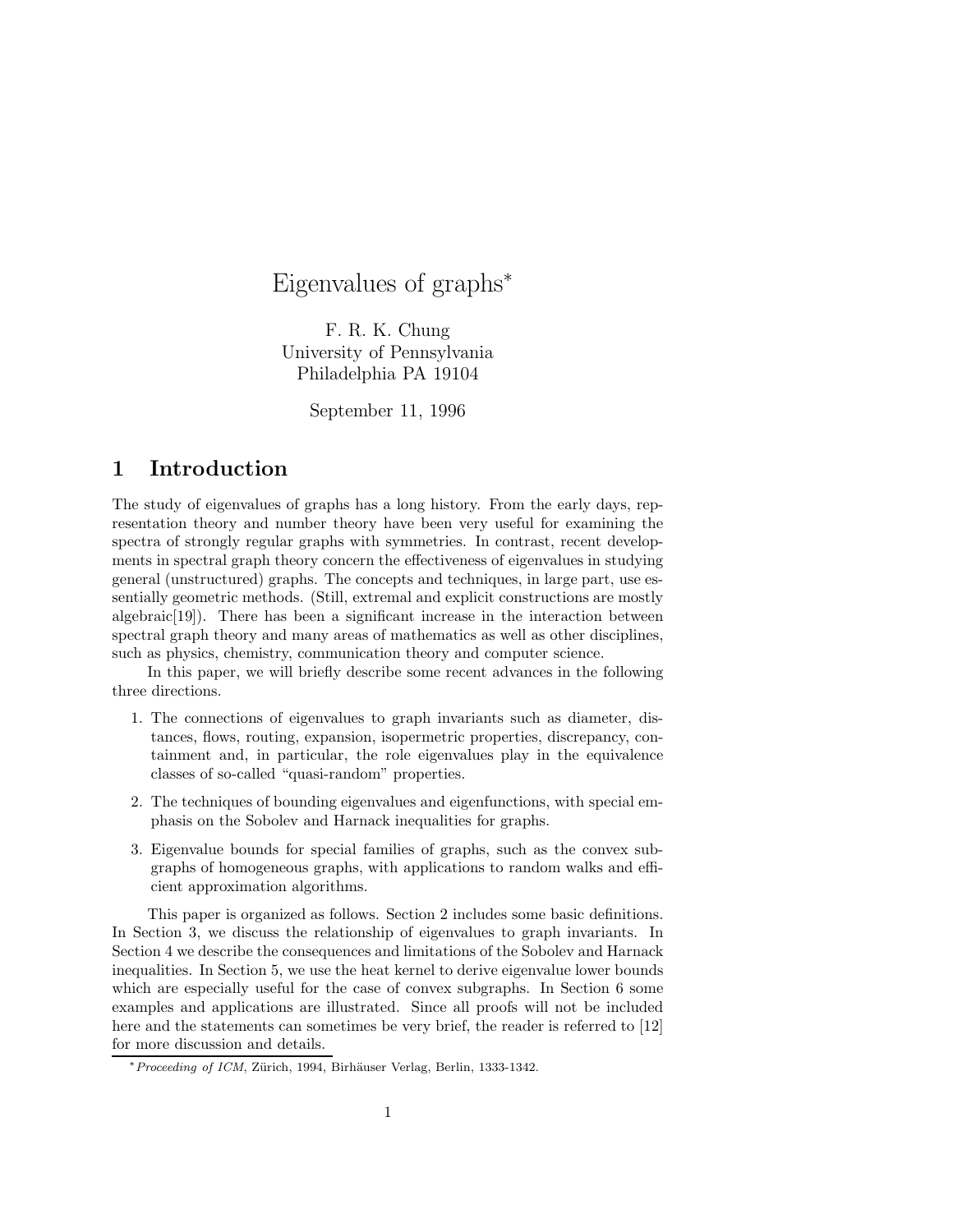## 2 Preliminaries

In a graph G with vertex set  $V = V(G)$  and edge set  $E = E(G)$ , we define the Laplacian  $\mathcal L$  as a matrix with rows and columns indexed by  $V$  as follows:

$$
\mathcal{L}(u,v) = \begin{cases} 1 & \text{if } u = v \\ -\frac{1}{\sqrt{d_u d_v}} & \text{if } u \text{ and } v \text{ are adjacent } (u_u \sim v_v) \\ 0 & \text{otherwise} \end{cases}
$$

where  $d_v$  denotes the degree of v. Here we consider simple, loopless graphs (since all results can be easily extended to general weighted graphs with loops [12].) For k-regular graphs, it is easy to see that

$$
\mathcal{L} = I - \frac{1}{k}A
$$

where A is the adjacency matrix. For a general graph, we have

$$
\mathcal{L} = I - T^{-\frac{1}{2}} A T^{-\frac{1}{2}}
$$

where T is the diagonal matrix with value  $d_v$  at the  $(v, v)$ -entry. The eigenvalues of  ${\mathcal L}$  are denoted by

$$
0 = \lambda_0 \leq \lambda_1 \leq \cdots \leq \lambda_{n-1}
$$

and

$$
\lambda_G := \lambda_1 = \inf_{\substack{f \\ \sum f(v)d_v = 0}} \frac{\sum_{u \sim v} (f(u) - f(v))^2}{\sum_{v} f(v)^2 d_v}
$$

$$
= \inf_{\substack{h \\ \sum h(v)\sqrt{d_v} = 0}} \frac{\langle h, \mathcal{L}h \rangle}{\langle h, h \rangle}
$$

In a way, the eigenvalues  $\lambda_i$ 's can be viewed as the discrete analogues of the Laplace-Beltrami operator for Riemannian manifolds

$$
\lambda_M = \inf_f \frac{\int_M ||\nabla f||^2}{\int_M ||f||^2}
$$

where f ranges over functions satisfying  $\int_M f = 0$ . For a connected graph G, we have  $\lambda_G > 0$  and in general  $0 \leq \lambda_G \leq 1$ , with the exception of  $G = K_n$ , the complete graph (in which case  $\lambda_G = n/(n-1)$ ). Also  $1 < \lambda_{n-1} \leq 2$ , with equality holding for bipartite graphs.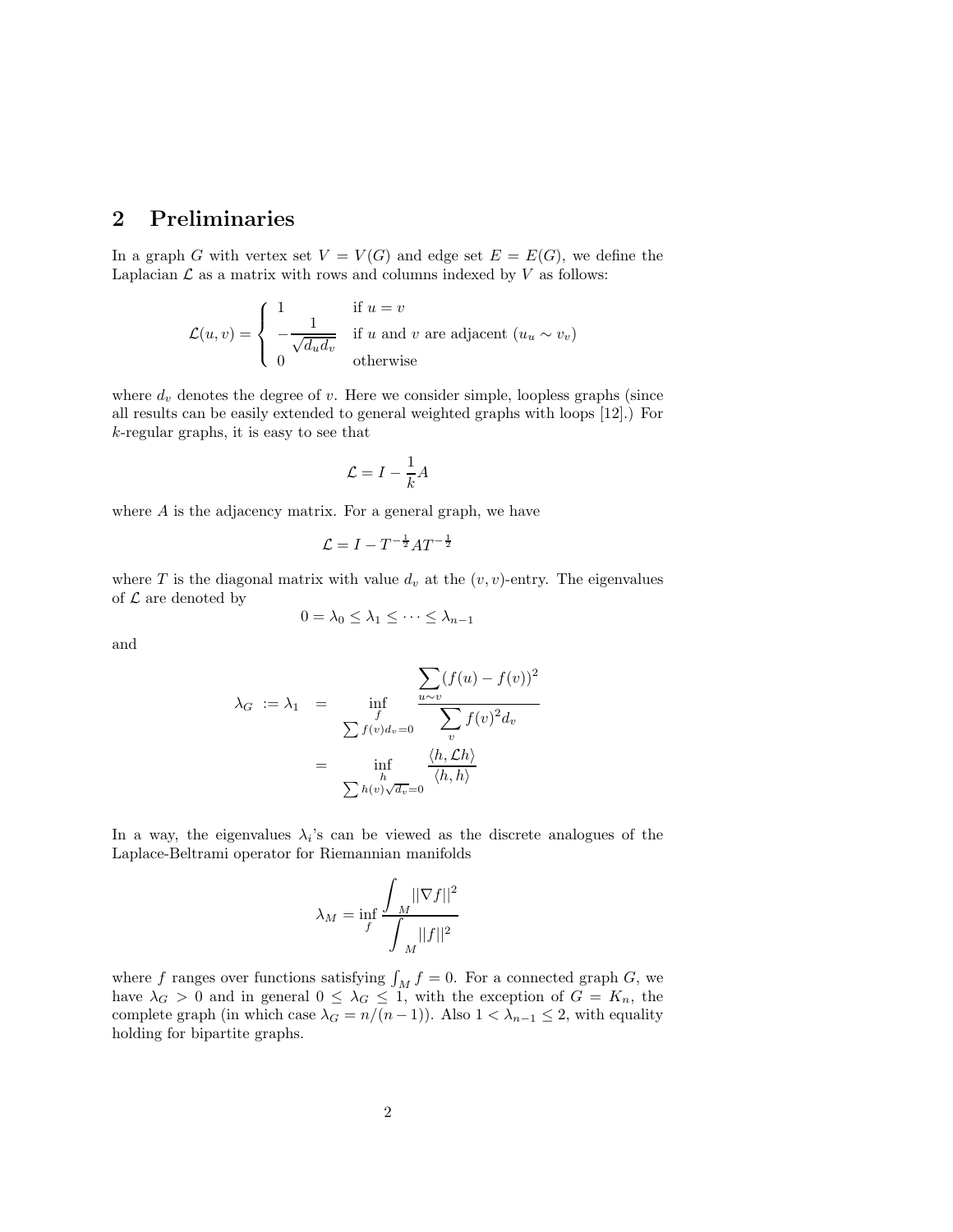### 3 Eigenvalues and graph properties

In a graph G on n vertices, the distance between two vertices  $u$  and  $v$ , denoted by  $d(u, v)$  is the length of a shortest path joining u and v. The diameter of G, denoted by  $D(G)$ , is the maximum distance over all pairs of vertices: A lower bound for  $\lambda_1$ implies an upper bound for  $D(G)$ . Namely, in [6], it was shown that for regular graphs, we have

$$
D(G) \le \left\lceil \frac{\log n - 1}{\log \frac{1}{1 - \lambda_1}} \right\rceil \tag{1}
$$

with the exception of the complete graph  $K_n$ . (We assme in this section that  $G \neq K_n$  and G is connected.) The proof is based on the simple observation that  $D(G) \leq t$  if, for some polynomial  $P_t$  of degree t and some  $n \times n$  matrix M with  $M(u, v) = 0$  for  $u \nsim v$ , we have all entries of  $P_t(M)$  nonzero. The above inequality can be further extended for distances between any two subsets  $X, Y$  of vertices in G. Here we denote the distance  $d(X, Y)$  to be the minimum distance between a vertex in  $X$  and a vertex in  $Y$ .

$$
d(X,Y) \le \left\lceil \frac{\log \frac{vol V}{vol X vol Y}}{\log \frac{1}{1-\lambda'}} \right\rceil \tag{2}
$$

where the volume of a subset X is defined to be vol  $X = \sum$  $v \in X$  $d_v$  , and  $\lambda'$  is equal to  $\lambda_1$  if  $1 - \lambda_1 \ge \lambda_{n-1} - 1$ , or else  $\lambda' = 2\lambda_1/(\lambda_1 + \lambda_{n-1})$ . The above inequalities have several generalizations. For example, the distances among  $k + 1$  subsets  $X_1, \dots, X_{k+1}$  of V are related to the k-th eigenvalue  $\lambda_k$  for  $k \geq 2$ .

$$
\min_{i \neq j} d(X_i, X_j) \le \max_{i \neq j} \left\lceil \frac{\log \frac{vol V}{vol X_i vol X_j}}{\log \frac{1}{1 - \lambda_k}} \right\rceil \tag{3}
$$

if  $1 - \lambda_k \geq \lambda_{n-1} - 1$ ; otherwise replace  $\lambda_k$  by  $\frac{2\lambda_k}{\lambda_k + \lambda_{n-1}}$  in (3).

This can be further generalized to eigenvalue bounds for a Laplace operator on a smooth, connected, compact Riemannian manifold M [15]:

$$
\lambda_k \le \frac{4}{t^2} \max_{i \ne j} \left( \log \frac{2 \ vol M}{\sqrt{\ vol X_i \ vol X_j}} \right)^2 \tag{4}
$$

if there are  $k+1$  disjoint subsets  $X_1, \dots, X_{k+1}$  such that the geodesic distance between any pair of them is at least  $t$ .

The above inequalities can be used to derive isoperimetric inequalities in the following way. For a subset X of vertices, we define the t-boundary  $\delta_t(X) = \{u \notin$  $X : d(u, v) \leq t$  for some  $v \in X$ . By substituting  $Y = V - \delta_t(X) - X$  in (2) we deduce

$$
\frac{vol(\delta_t(X))}{vol(X)} \ge (1 - (1 - \lambda')^{2t})(1 - \frac{vol X}{vol V})
$$
\n<sup>(5)</sup>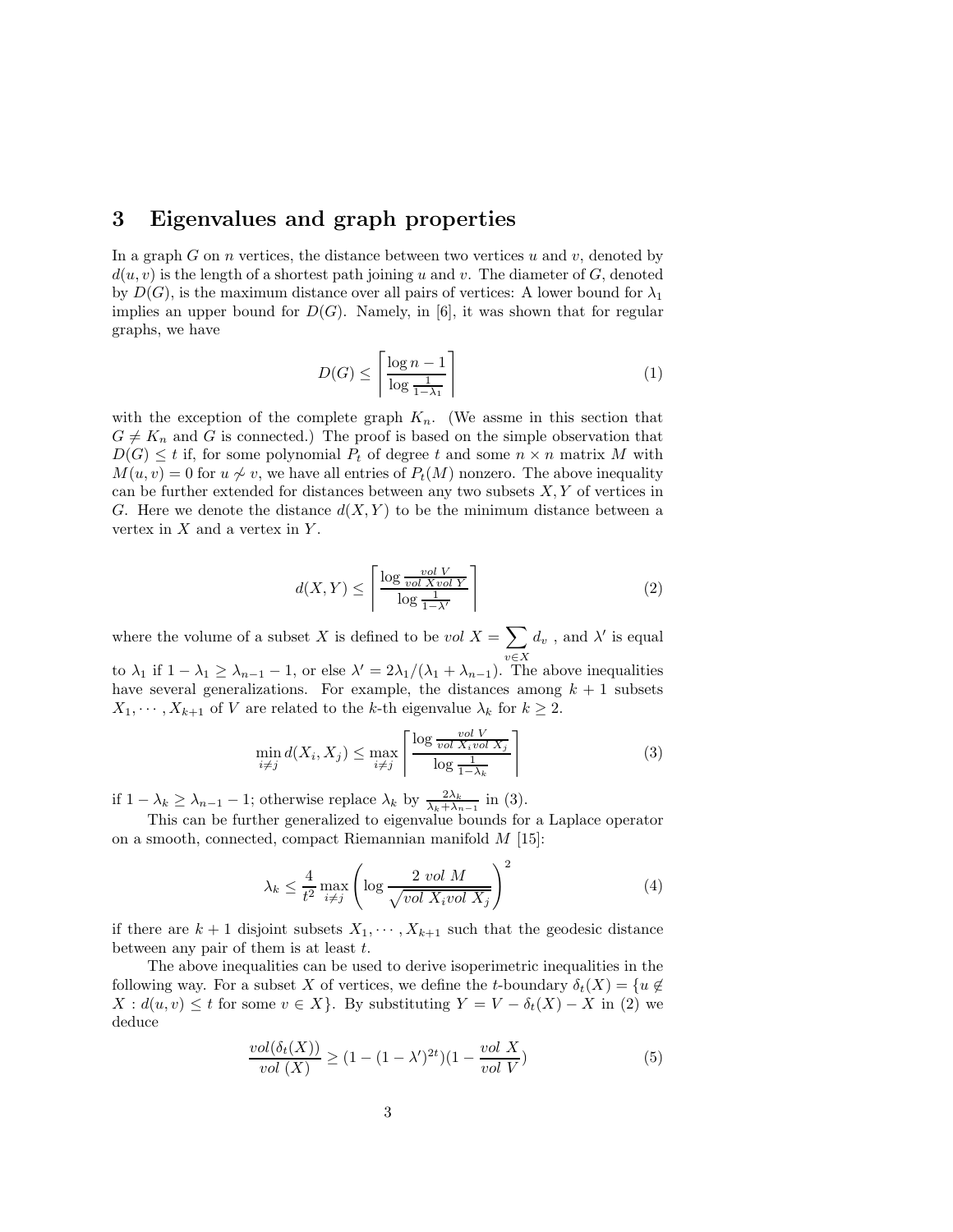We remark that the special case of  $(5)$  for regular graphs was proved by Alon [1] and Tanner [23].

Another type of boundary for a subset  $X$  is

$$
\partial(X) = \{ \{x, x'\} \in E : x \in X, x' \notin X \}
$$

The Cheeger constant  $h_G$  is defined to be

$$
h_G = \min_{\substack{x \text{ and } \\ |vol X| \le \frac{1}{2} vol V}} \frac{|\partial(X)|}{vol X}
$$

and the Cheeger's inequality states

$$
2h_G \ge \lambda_1 \ge \frac{h_G^2}{2}.
$$

The discrete version of Cheeger's inequality was considered in [17, 3] with proof techniques quite similar to those used for the continuous case by Cheeger [5], and can be traced back to the early work of Polya and Szego [21].

The implications of the above isoperimetric inequalities can be summarized as follows: When  $\lambda_1$  is bounded away from 0, i.e.,  $\lambda_1 \geq c > 0$  for some absolute constant  $c$ , the diameter is "small" and the boundary of a subset  $X$  is "large" (proportional to the volume of the subset). As an immediate consequence of the isoperimetric inequalities, there are many paths with "small" overlap simultaneously joining all pairs of vertices. In fact, the following dynamic version of routing can be achieved efficiently (in logarithmic time in  $n$ ). Namely, in a regular graph G, suppose pebbles  $p_i$  are placed on vertices  $v_i$  with destination  $v_{\pi(i)}$  for some permutation  $\pi \in S_n$ . At each step, every pebble is allowed to move along some edge to a neighboring vertex provided that no two pebbles can be placed at the same vertex simultaneously. Then there is a routing scheme to move all pebbles to their destinations in  $O(\frac{1}{\lambda^2} \log^2 n)$  time (see [2] and [12]).

When both  $\lambda_1$  and  $\lambda_{n-1}$  are close to 1, the graph G satisfies additional properties. For example, for two subsets of vertices, say  $X$  and  $Y$ , the number  $e(X, Y)$  of pairs  $(x, y), x \in X, y \in Y$  and  $\{x, y\} \in E$ , is close to the expected value. Here by "expected" value, we mean the expected value for a random graph with the same edge density. To be precise, we have the following inequality:

$$
|e(X,Y) - \frac{vol X vol Y}{vol V}| \le \max_{i \neq 0} |1 - \lambda_i| \sqrt{vol X vol Y}
$$

When  $X = Y$ , the left hand side of the above inequality is called the discrepancy of  $X$ .

For sparse graphs, say k-regular graphs for some fixed k,  $1 - \lambda_1$  cannot be too small. In fact,  $1 - \lambda_1 \geq \frac{1}{\sqrt{2}}$  $\frac{1}{k}$ . However for dense graphs,  $1 - \lambda_1$  can be very close to zero. For example, almost all graphs have  $1 - \lambda_1$  at most  $\frac{c}{\sqrt{n}}$ . For graphs with constant edge density, say  $\rho = \frac{1}{2}$ , the condition of  $1 - \lambda_1 = o(1)$  implies many strong graph properties. Here we will use descriptions of graph properties containing the  $o(1)$  notation so that  $P(o(1)) \to P'(o(1))$  means that for any  $\epsilon > 0$ ,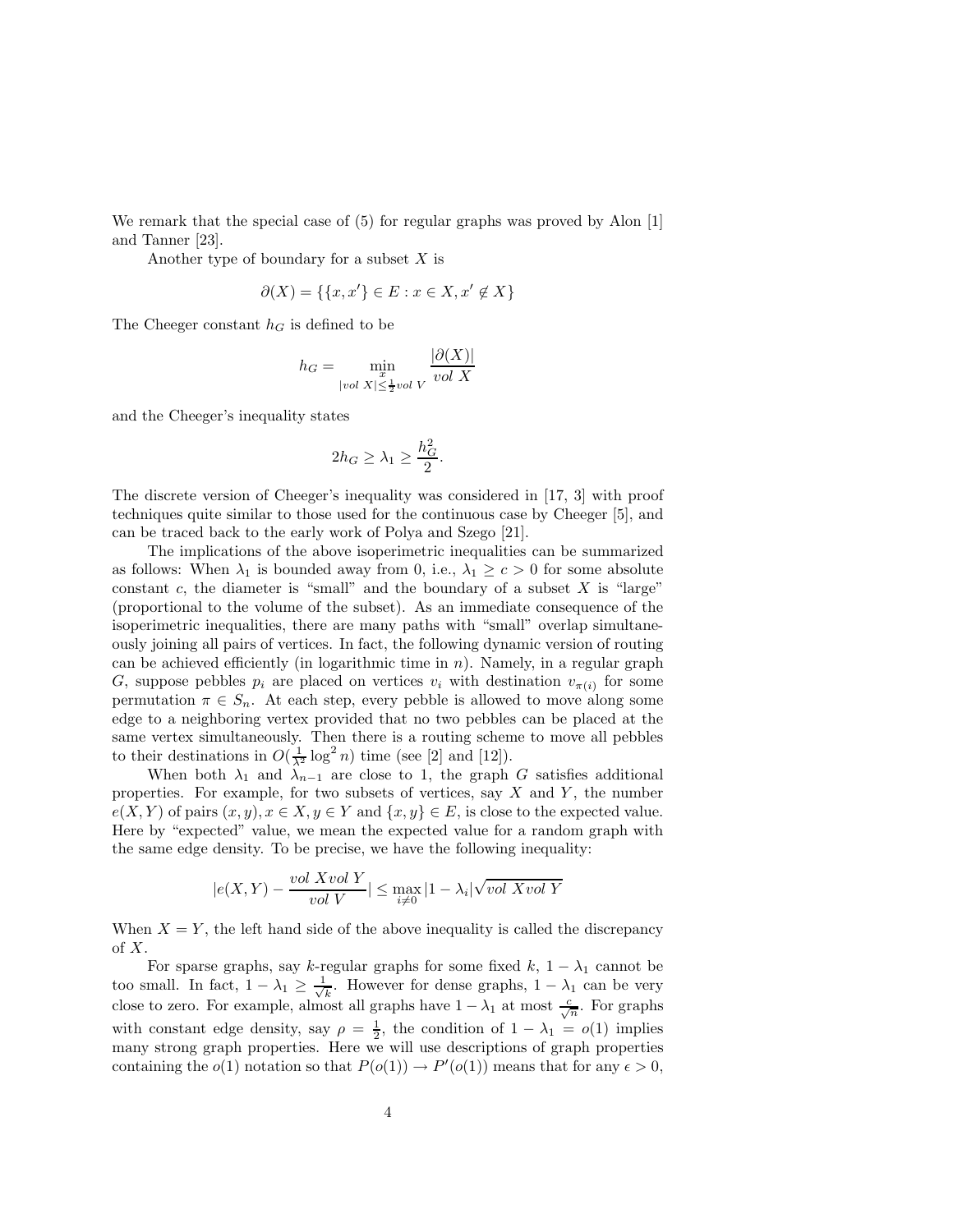there exists  $\delta$  such that  $P(\delta) \to P'(\epsilon)$ . Two properties P and P' are equivalent if  $P \to P'$  and  $P' \to P$ . The following class of properties for an almost regular graph G, with edge density  $\frac{1}{2}$ , have all been shown to be equivalent [14] (also see [12]) and this class of graph properties is termed "quasi-random" since a random graph shares these properties.

 $P_1$ : max<sub>i>0</sub> |1 –  $\lambda_i$ | =  $o(1)$ 

 $P_2$ : For any subset X of vertices, discrepancy of  $X = o(1) \cdot vol X$ .

For a fixed  $s > 4$ ,

- $P_3(s)$ : For any graph H on s vertices, the number of occurrences of H as an induced subgraph of G is  $(1+o(1))$  times the expected number.
- P<sub>4</sub> : For almost all pairs x, y of vertices, the number of vertices w satisfies (w  $\sim$ x and  $w \sim y$ ) or  $(w \not\sim x$  and  $w \not\sim y)$  is  $(1+o(1))$  times the expected number.

We remark that the  $o(1)$  terms in the above properties represent the estimates of deviations from the expectation. The problems of determining the order and the behavior of these deviations and the relations between various estimates touch many aspects of extremal graph theory and random graph theory. Needless to say, many intriguing questions remain open. We remark that quasi-random classes for hypergraphs have also been established and examined in [13].

### 4 Sobolev and Harnack inequalities

In this section, we will describe the Sobolev inequalities and Harnack inequalities for eigenfunctions of graphs which then lead to eigenvalue bounds. The ideas and proof techniques are quite similar to various classical methods in treating the eigenvalues of connected smooth compact Riemannian manifolds. In general, there are often various obstructions to applying continuous methods in the discrete domain. For example, many differential techniques can be quite hard to utilize since the eigenfunctions for graphs are defined on a finite number of vertices and the task of taking derivatives can therefore be difficult (if not impossible). Furthermore, general graphs usually represent all possible configurations of edges, and, as a consequence, many theorems concerning smooth surfaces are simply not true for graphs. Nevertheless, there are many common concepts that provide connections and interactions between spectral graph theory and Riemannian geometry. As a successful example, the Sobolev inequalities for graphs can be proved almost entirely by classical techniques which can be traced back to Nash [25]. The situation for the Harnack inequalities for graphs is somewhat different since discrete versions of the statement for the continuous cases do not hold in general. However, we will describe a Harnack inequality which works for eigenfunctions of homogeneous graphs and some special subgraphs that we call "strongly convex."

We first consider Sobolev inequalities which holds for all general graphs. To start with, we define a graph invariant, the so-called isopermetric dimension, which is involved in the Sobolev inequality.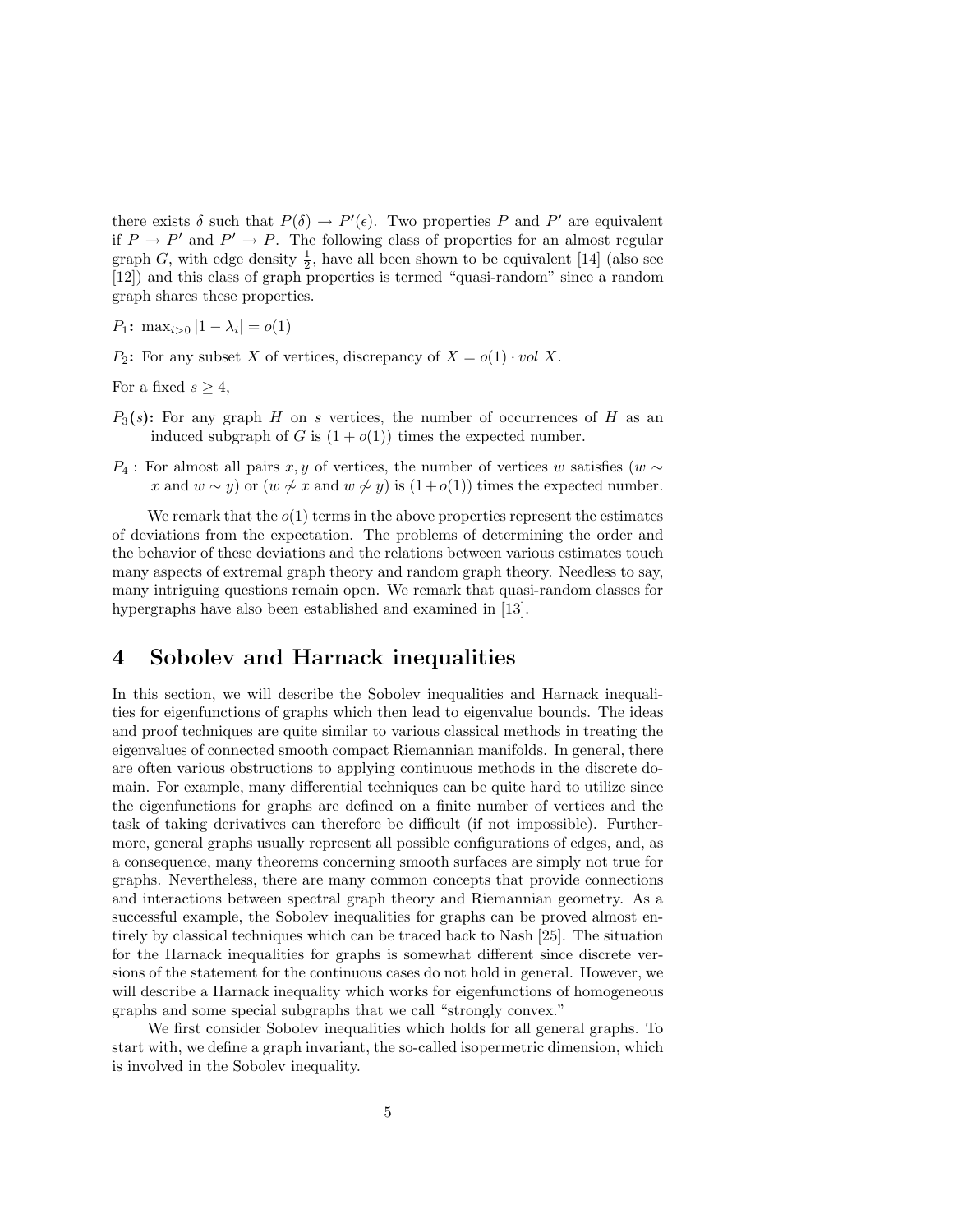We say that a graph G has isoperimetric dimension  $\delta$  with an isoperimetric constant  $c_{\delta}$  if for all subsets X of  $V(G)$ , the number of edges between X and the complement  $\bar{X}$  of X, denoted by  $e(X, \bar{X})$ , satisfies

$$
e(X,\bar{X}) \ge c_{\delta}(vol\ X)^{\frac{\delta-1}{\delta}}
$$

where vol  $X \leq vol \bar{X}$  and  $c_{\delta}$  is a constant depending only on  $\delta$ . Let f denote an arbitray function  $f: V(G) \to \mathbf{R}$ . The following Sobolev inequalities hold.

- (i) For  $\delta > 1$ ,  $\sum$ u∼v  $|f(u) - f(v)| \geq c_{\delta} \frac{\delta - 1}{\delta}$  $\frac{1}{\delta} \min_{m} (\sum_{n}$  $\sum_{v} |f(v) - m|^{\frac{\delta}{\delta-1}} d_v)^{\frac{\delta-1}{\delta}}$
- (ii) For  $\delta > 2$ ,

where

$$
\left(\sum_{u \sim v} |f(u) - f(v)|^2\right)^{\frac{1}{2}} \ge c_{\delta} \frac{\delta - 1}{\sqrt{2\delta}} \min_{m} \left(\sum_{v} |(f(v) - m)^{\alpha} d_v\right)^{\frac{1}{\alpha}}
$$

$$
\alpha = \frac{2\delta}{\delta - 2}.
$$

The above two inequalities can be used to derive the following eigenvalue inequalities for a graph  $G$  (see [9]):

$$
\sum_{i>0} e^{-\lambda_i t} \le c \frac{\operatorname{vol} V}{t^{\frac{\delta}{2}}} \tag{6}
$$

$$
\lambda_k \ge c' \left(\frac{k}{vol\ V}\right)^{\frac{2}{\delta}}\tag{7}
$$

for suitable contants c and  $c'$  which depend only on  $\delta$ .

In a way, a graph can be viewed as a discretization of a Riemannian manifold in  $\mathbb{R}^n$  where n is roughly equal to  $\delta$ . The eigenvalue bounds in (7) are analogues of the Polya conjecture for Dirichlet eigenvalues of a regular domain  $M$ .

$$
\lambda_k \ge \frac{2\pi}{w_n} \left(\frac{k}{vol\ M}\right)^{\frac{2}{n}}
$$

where  $w_n$  is the volume of the unit disc in  $\mathbb{R}^n$ .

From now on, we assume that  $f$  is an eigenfunction of the Laplacian of G. The usual Harnack inequality concerns establishing an upper bound for the quantity  $\max_{x \sim y} (f(x) - f(y))^2$  by a multiple of  $\lambda$  and  $\max_x f^2(x)$ . Such an inequality x∼y does not hold for general graphs, (for example, for the graph formed by joining two complete graphs  $K_n$  by an edge.) We will show that we can have a Harnack inequality for certain homogeneous graphs and some of their subgraphs.

A homogeneous graph is a graph  $\Gamma$  together with a group H acting on the vertices satisfying:

1. For any  $g \in H$ ,  $u \sim v$  if and only if  $gu \sim gv$ .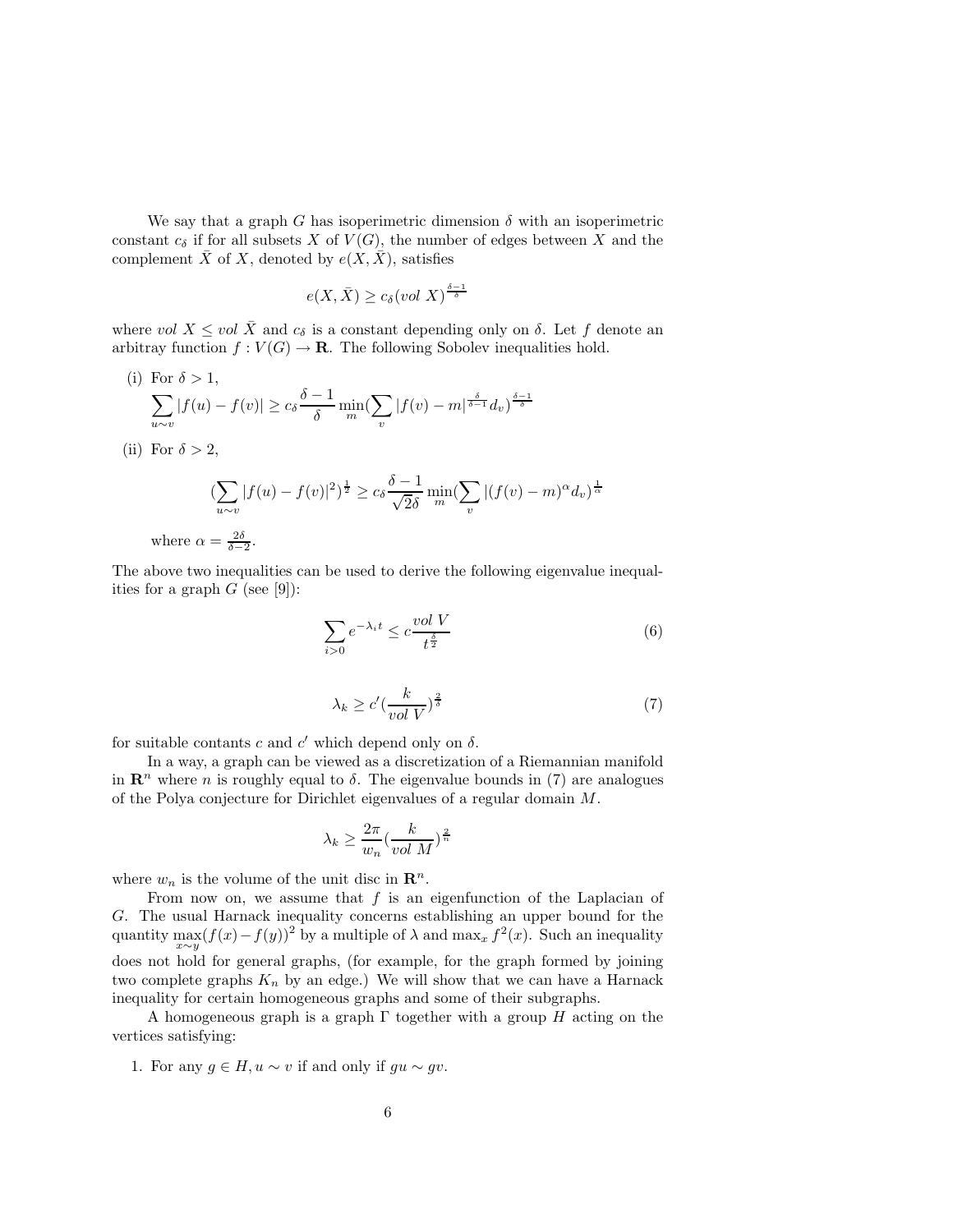#### 2. For any  $u, v \in V(\Gamma)$  there exists  $g \in H$  such that  $gu = v$ .

In other words,  $\Gamma$  is vertex transitive under the action of H and the vertices of  $\Gamma$ can be labelled by cosets  $H/I$  where  $I = \{g|gv = v\}$  for a fixed v. Also, there is an edge generating set  $K \subset H$  such that for all vertices  $v \in V(\Gamma)$  and  $g \in K$ , we have  $\{v, gv\} \in E(\Gamma)$ .

A homogeneous graph is said to be invariant if  $K$  is invariant as a set under conjugation by elements of K, i.e., for all  $a \in K$ ,  $aKa^{-1} = K$ .

Let  $f$  denote an eigenfunction in an invariant homogeneous graph with edge generating set K consisting of  $k$  generators. Then it can be shown [10] that

$$
\frac{1}{k}\sum_{a\in K}(f(x) - f(ax))^2 \le 8\lambda \sup_y f^2(y)
$$

An induced subgraph S of a graph  $\Gamma$  is said to be *strongly convex* if for all pairs of vertices u and v in S, all shortest paths joining u and v in  $\Gamma$  are contained in S. The main theorem in [10] asserts that the following Harnack inequality holds.

Suppose S is a strongly convex subgraph in an abelian homogeneous graph with edge generating set  $K$  consisting of  $k$  generators. Let  $f$  denote an eigenfunction of S associated with the Neumann eigenvalue  $\lambda$ . Then for all  $x \in S$ ,  $x \sim y$ ,

$$
|f(x) - f(y)|^2 \le 8k\lambda \sup_{z \in S} f^2(z)
$$

The Neumann eigenvalues for subgraphs will be defined in the next section. A direct consequence of the Harnack inequalities is the following lower bound for the Neumann eigenvalue  $\lambda$  of S:

$$
\lambda \ge \frac{1}{8kD^2}
$$

where  $k$  is the maximum degree and  $D$  is the diameter of  $S$ . Such eigenvalue bounds are particularly useful for deriving polynomial approximation algorithms when enumeration problems of combinatorial structures can often be represented as random walk problems on "convex" subgraphs of appropriate homogeneous graphs. However, the condition of strongly convex subgraph poses quite severe constraints, which will be relaxed in the next section.

## 5 Eigenvalue inequalities for subgraphs and convex subgraphs

Let  $S$  denote a subset of vertices in  $G$ . An induced subgraph on  $S$  consists of all edges with both end points in S. While a graph corresponds to a manifold with no boundary, an induced subgraph on S can then be associated with a submanifold with a boundary. Next, we define the Neumann eigenvalue for an induced subgraph on S. Let  $\hat{S}$  denote the extension of S formed by all edges with at least one end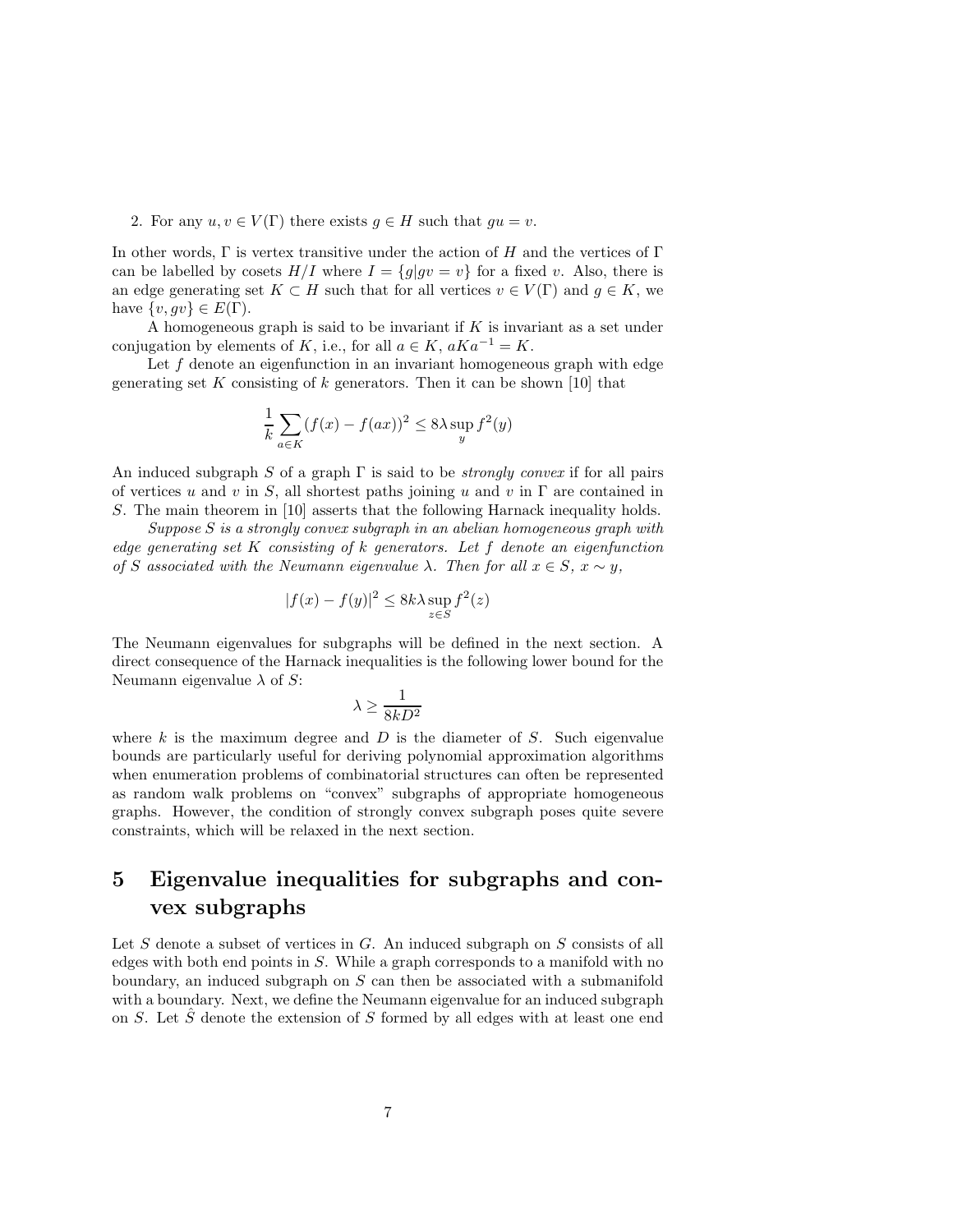point in S. The Neumann eigenvalue  $\lambda_S$  for S is defined to be

$$
\lambda_S = \inf_f \frac{\sum_{\{x,y\} \in \hat{S}} (f(x) - f(y))^2}{\sum_{x \in S} f^2(x) d_x} = \inf_g \frac{\langle g, \mathcal{L}g \rangle}{\langle g, g \rangle}
$$

where f ranges over all functions  $f : S \cup \delta S \to \mathbf{R}$  satisfying  $\sum$  $x \in S$  $f(x)d_x = 0,$ 

 $g(x) = f(x)\sqrt{dx}$  and  $\mathcal L$  denotes the Laplacian of S.

Let  $\phi_i$  denote the eigenfunction for the Laplacian corresponding to eigenvalue  $\lambda_i$ . Then  $\phi_i$  satisfies

$$
\mathcal{L}\phi_i(x) = \begin{cases} \lambda_i \phi_i(x) & \text{if } x \in S \\ 0 & \text{if } x \in \delta S \end{cases}
$$

We now define the heat kernel of S as a  $n \times n$  matrix

$$
H_t = \sum_{e^{-t\mathcal{L}}} e^{\lambda_i t} P_i
$$
  
= 
$$
e^{-t\mathcal{L}}
$$
  
= 
$$
I - t\mathcal{L} + \frac{\sum^2}{2}\mathcal{L} + \cdots
$$

where  $\mathcal{L} = \sum \lambda_i P_i$  is the decomposition of the Laplacian  $\mathcal{L}$  into projections on its eigenspaces. In particular, we have

•  $H_0 = I$ 

• 
$$
F(x,t) = \sum_{y \in S \cup \delta S} H_t(x,y)f(y) = (H_t f)(x)
$$

• 
$$
F(x,0) = f(x)
$$

•  $F$  satisfied the heat equation

$$
\frac{\partial F}{\partial t} = -\mathcal{L}F
$$

•  $H_t(x, y) \geq 0$ 

By using the heat kernel, the following eigenvalue inequality can be derived, for all  $t > 0$ :  $\cdot$  /

$$
\lambda_S \ge \frac{\sum_{x \in S} \inf_{y \in S} H_t(x, y) \frac{\sqrt{d_x}}{\sqrt{d_y}}}{2t}.
$$

One way to use the above theorem is to bound the heat kernel of a graph by the (continuous) heat kernel of the Riemannian manifolds, for certain graphs that we call convex subgraphs. We say  $\Gamma$  is a lattice graph if  $\Gamma$  is embedded into a d-dimensional Riemannian manifold M with a metric  $\mu$  such that  $\epsilon = \mu(x, gx)$  $\mu(y, g'y)$  for all  $g, g' \in K$ . An induced subgraph of a homogeneous graph  $\Gamma$  is said to be convex if the following conditions are satisfied: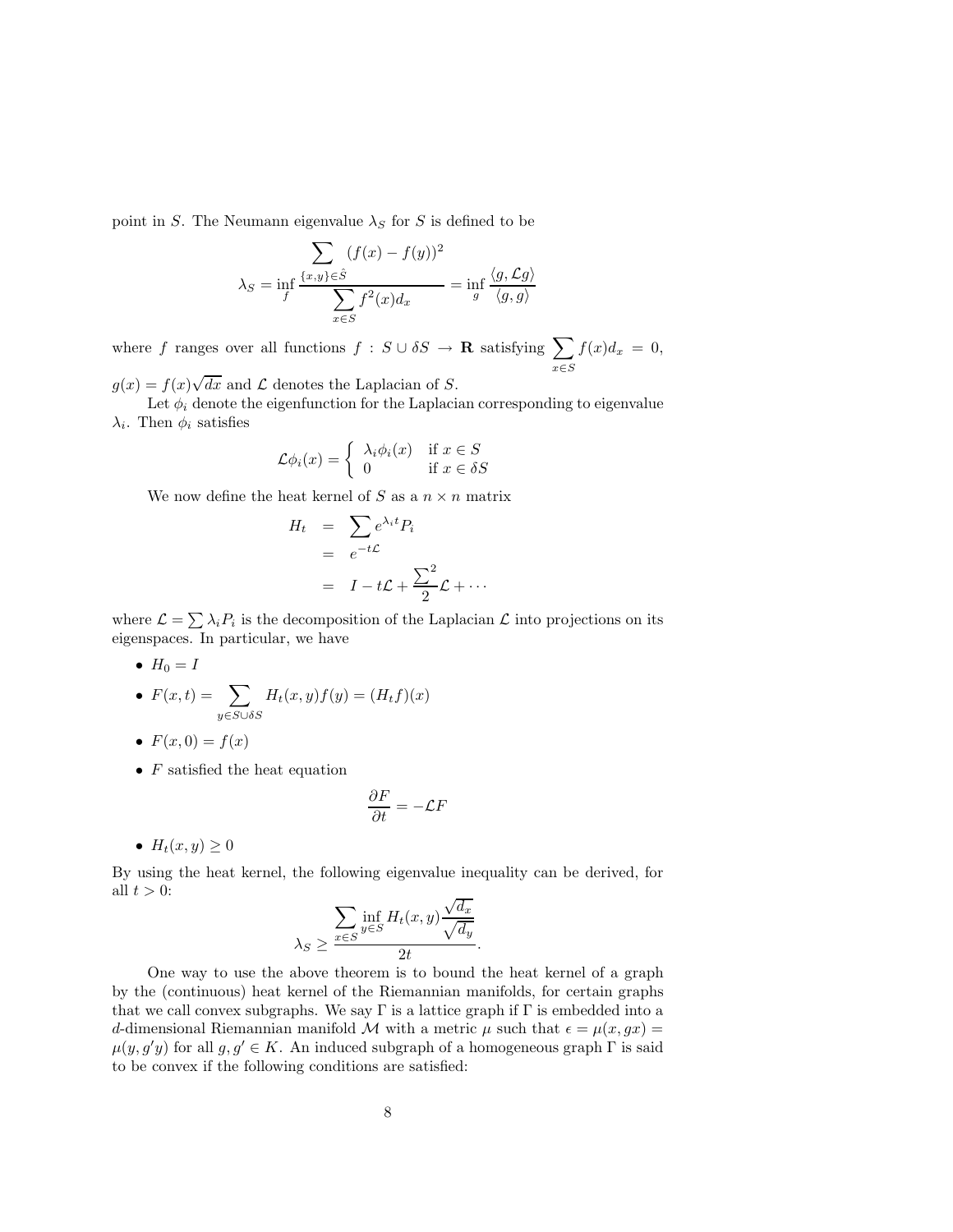1. There is a submanifold  $M \subset \mathcal{M}$  with a convex boundary such that

$$
V(\Gamma) \cap M - \partial M = S
$$

#### 2. For any  $x \in S$ , the ball centered at x of S of radius  $\epsilon/2$  is contained in M.

We need one more condition to apply our theorem on convex subgraphs. Basically,  $\epsilon$  has to be "small" enough so that the count of vertices in S can be used to approximate the volume of the manifold  $M$ . Namely, let us define

$$
r = \frac{U|S|}{vol\ M} \tag{8}
$$

where  $U$  denotes the volume of *Vononoi* region which consists of all points in  $M$ closest to a lattice point. Then the main result in [11] states that the Neumann eigenvalue of  $S$  satisfies the following inequality:

$$
\lambda_1 \ge \frac{c \ r \ \epsilon^2}{d^2 D^2(M)}
$$

for some absolute constant c, which depends only on  $\Gamma$ , and  $D(M)$  denotes the diameter of the manifold M. We note that r in  $(8)$  can be lower bounded by a constant if the diameter of  $M$  measured in  $L_1$  norm is at least as large as  $\epsilon d$ .

# 6 Applications to random walks and rapidly mixing Markov chains

As an application of the eigenvalue inequalities in the previous sections, we consider the classical problem of sampling and enumerating the family  $S$  of  $n \times n$  matrices with nonnegative integral entries with given row and column sums. Although the problem is presumed to be computationally intractable, (in the so-called  $#P$ complete class), the eigenvalue bounds in the previous section can be used to obtain a polynomial approximation algorithm. To see this, we consider the homogeneous graph  $\Gamma$  with the vertex set consisting of all  $n \times n$  matrices with integral entries (possibly negative) with given row and column sums. Two vertices  $u$  and  $v$  are adjacent if u and v differ at just the four entries of a  $2 \times 2$  submatrix with entries  $u_{ik} = v_{ik} + 1, u_{jk} = v_{jk} - 1, u_{im} = v_{im} - 1, u_{jm} = v_{jm} + 1$ . The family S of matrices with all nonnegative entries is then a convex subgraph of Γ.

On the vertices of S, we consider the following random walk. The probability  $\pi(u, v)$  of moving from a vertex u in S to a neighboring vertex v is  $\frac{1}{k}$  if v is in S where k is the degree of Γ. If a neighbor v of u (in Γ) is not in S, then we move from u to each neighbor z of v, z in S, with the (additional) probability  $\frac{1}{d'_v}$  where  $d'_v = |\{z \in S : z \sim v \text{ in } \Gamma\}| \text{ for } v \notin S.$  In other words, for  $u, v \in S$ ,

$$
\pi(u, v) = \frac{w_{uv}}{d_u} + \sum_{\substack{z \notin S \\ u \sim z, v \sim z}} \frac{w_{uz}}{d_v d'_z} w_{zv}
$$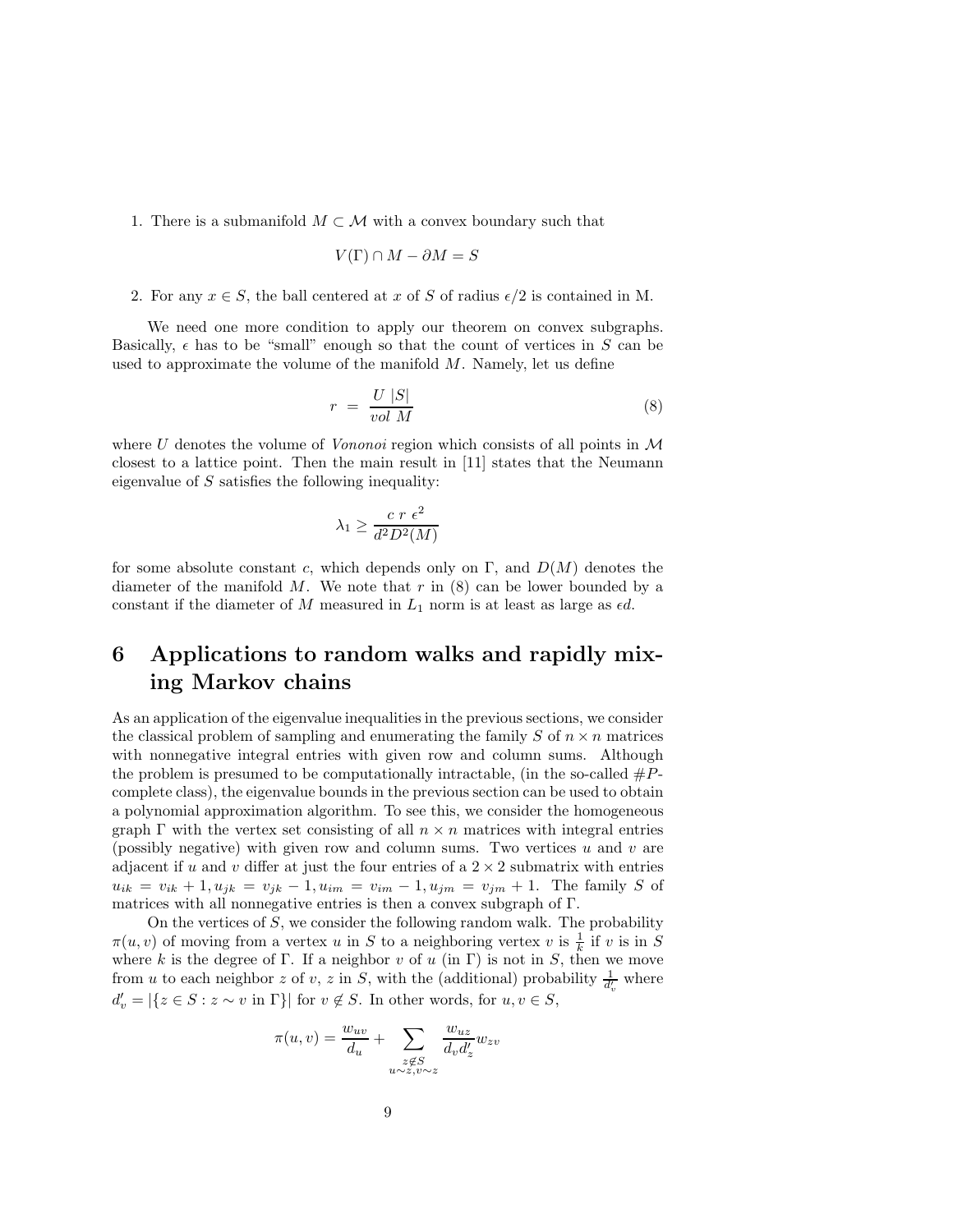where  $w_{uv}$  denotes the weight of the edge  $\{u, v\}$  ( $w_{uv} = 1$  or 0 for simple graphs) and  $d_u = \sum d_{uv}$ .

The stationary distribution for this walk is uniform. Let  $\lambda_{\pi}$  denote the second largest eigenvalue of  $\pi$ . It can be shown [11] that

$$
1 - \lambda_{\pi} \ge \lambda_S
$$

In particular, if the total row sum (minus the maximum row sum) is  $\geq c' n^2$ , we have  $1 - \lambda_{\pi} \ge \frac{c}{k D^2}$ . This implies that a random walk converges to the uniform distribution in  $O(\frac{1}{1-\lambda_{\pi}}) = O(k^2 D^2)$  steps (measured in  $L_2$  norm) and in  $O(k^2D^2(\log n))$  steps for relative pointwise convergence.

It is reasonable to expect that the above techniques can be useful for developing approximation algorithms for many other difficult enumeration problems by considering random walk problems in appropriate convex subgraphs. Further applications using the eigenvalue bounds in previous sections can be found in [15].

### References

- [1] Noga Alon, Eigenvalues and expanders, Combinatorica 6 (1986) 86-96.
- [2] N. Alon, F.R.K. Chung and R. L. Graham, Routing permutations on graphs via matchings, SIAM J. Discrete Math. 7 (1994) 513-530
- [3] N. Alon and V. D. Milman,  $\lambda_1$  isoperimetric inequalities for graphs and superconcentrators, J. Comb. Theory B 38 (1985), 73-88.
- [4] L. Babai and M. Szegedy, Local expansion of symmetrical graphs, Combinatorics, Probability and Computing 1 (1991), 1-12.
- [5] J. Cheeger, A lower bound for the smallest eigenvalue of the Laplacian, Problems in Analysis, (R. C. Gunning, ed.) Princeton Univ. Press (1970) 195-199.
- [6] F. R. K. Chung, Diameters and eigenvalues, J. of Amer. Math. Soc.,2 (1989) 187-196
- [7] F. R. K. Chung, V. Faber and T. A. Manteuffel, An upper bound on the diameter of a graph from eigenvalues associated with its Laplacian, SIAM J. Discrete Math. 7 (1994) 443-457
- [8] F. R. K. Chung, A. Grigor'yan, and S.-T. Yau, Eigenvalues and diameters for manifolds and graphs, Advances, to appear.
- [9] F. R. K. Chung and S.-T. Yau, Eigenvalues of graphs and Sobolev inequalities, Combinatorics, Probability and Computing, to appear.
- [10] F. R. K. Chung and S.-T. Yau, A Harnack inequality for homogeneous graphs and subgraphs, *Communications in Analysis and Geometry*, 2 (1994) 628-639.
- [11] F. R. K. Chung and S.-T. Yau, Eigenvalue inequalities for graphs and convex subgraphs, preprint.
- [12] F.R.K. Chung, Lectures on Spectral Graph Theory, CBMS Lecture Notes, 1995, AMS Publications.
- [13] F. R. K. Chung and R. L. Graham, Quasi-random set systems J. Amer. Math. Soc.4 (1991), 151-196